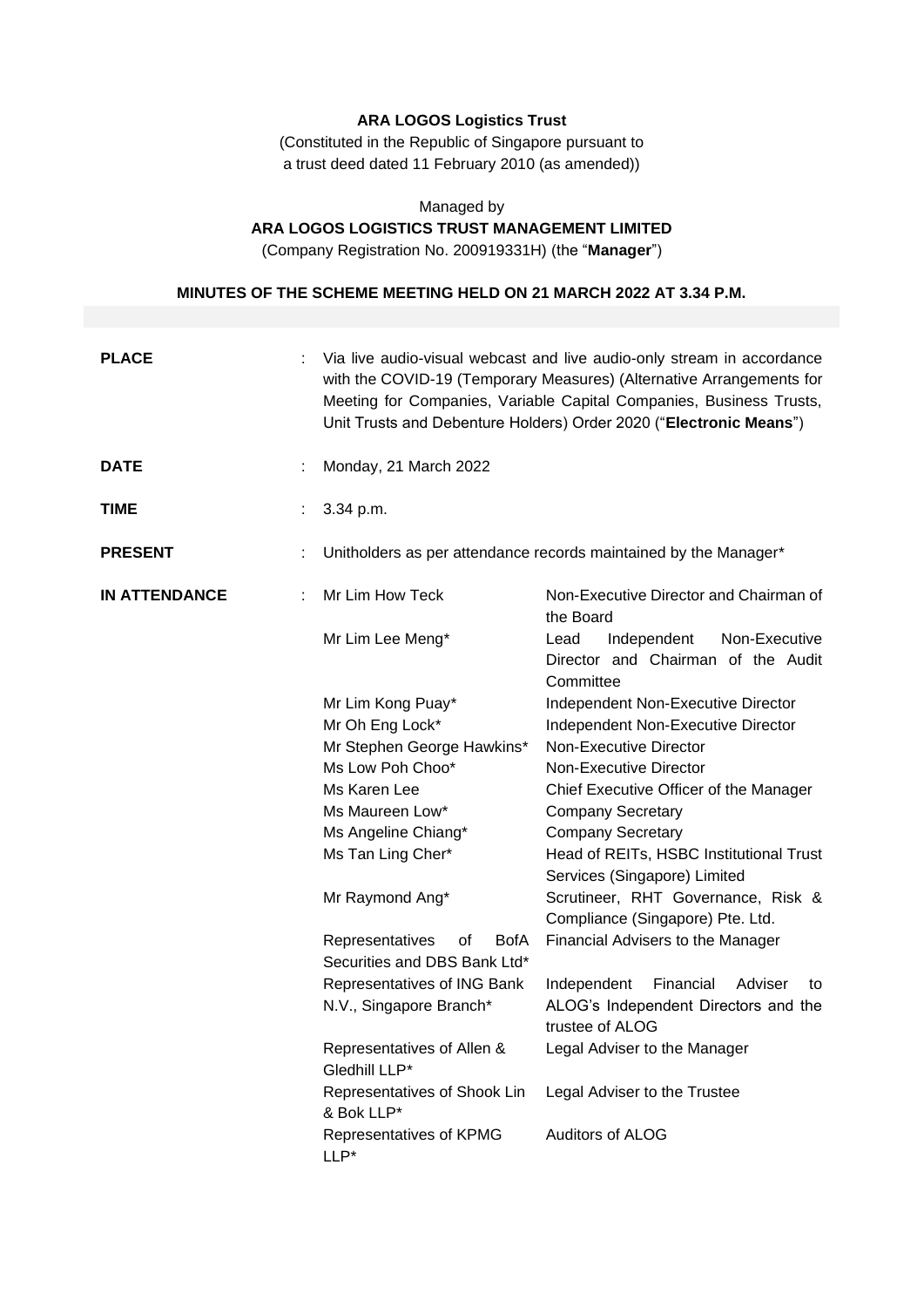Unit Registrar of ALOG

Representatives of Boardroom Limited\* Manager's staff\* Trustee's staff\*

**CHAIRMAN OF THE MEETING** Mr Lim How Teck

\*Remote attendance

#### **1. INTRODUCTION AND QUORUM**

- 1.1 On behalf of HSBC Institutional Trust Services (Singapore) Limited, the trustee of ALOG (the "**Trustee**") and the Board of Directors of the Manager, Ms Jeanette Pang, the Investor Relations Senior Manager for ARA LOGOS Logistics Trust ("**ALOG**") (the "**Emcee**"), welcomed the unitholders of ALOG ("**Unitholders**") to the meeting of Unitholders convened by order of Court (the "**Scheme Meeting**" or the "**Meeting**") to approve the proposed merger (the "**Merger**") of ALOG and ESR-REIT by way of a trust scheme of arrangement (the "**Scheme**"). The Emcee informed the Meeting that at the extraordinary general meeting (the "**EGM**") held before the Scheme Meeting which had just concluded, Unitholders had voted in favour of the resolution to amend the Trust Deed (the "**ALOG Trust Deed Amendments Resolution**"), and that the said resolution had been passed with the approval of 94.75% of the total votes cast at the EGM. The Emcee explained that as with the EGM, the Manager had chosen to conduct the Scheme Meeting by electronic means in view of the COVID-19 situation. The Emcee thanked all Unitholders for taking time to pre-register for the Scheme Meeting and for submitting their questions in advance. The Emcee informed Unitholders that the Manager had published its responses to substantial and relevant questions received from Unitholders on ALOG's Website and on SGXNET.
- 1.2 Thereafter, the Emcee proceeded to introduce the members of the Board of Directors of the Manager.
- 1.3 The Emcee informed Unitholders that pursuant to the Trust Deed constituting ALOG (the "**ALOG Trust Deed**"), the Trustee had nominated Mr Lim How Teck preside as Chairman of the Meeting (the "**Chairman**").
- 1.4 The Emcee informed Unitholders that as stated in the Notice of Scheme Meeting, the Scheme Meeting was convened pursuant to Orders of Court in the proceedings HC/OS 1219/2021 for the purpose of considering the proposed trust scheme of arrangement as set out in Appendix O to the Revised Scheme Document dated 25 February 2022 (the "**Revised Scheme Document**").
- 1.5 The Emcee handed the proceedings of the Meeting over to the Chairman. The Chairman thanked Unitholders for their participation in the Scheme Meeting. Chairman noted that a quorum was present and declared the Meeting open at 3.34 p.m.. The Chairman further noted that the Notice of Scheme Meeting dated 25 February 2022 had been circulated to Unitholders and a copy of the Revised Scheme Document and its Appendices had been made available to Unitholders. The Notice of Scheme Meeting was taken as read.
- 1.6 The Chairman informed the Meeting that pursuant to the orders of the court dated 6 December 2021 and 21 February 2022, all resolutions tabled at the Scheme Meeting would be voted by poll based on the proxy forms that were submitted to the Manager by 3.30 p.m. on 19 March 2022, being at least 48 hours before this Scheme Meeting, and that only the Chairman of the Scheme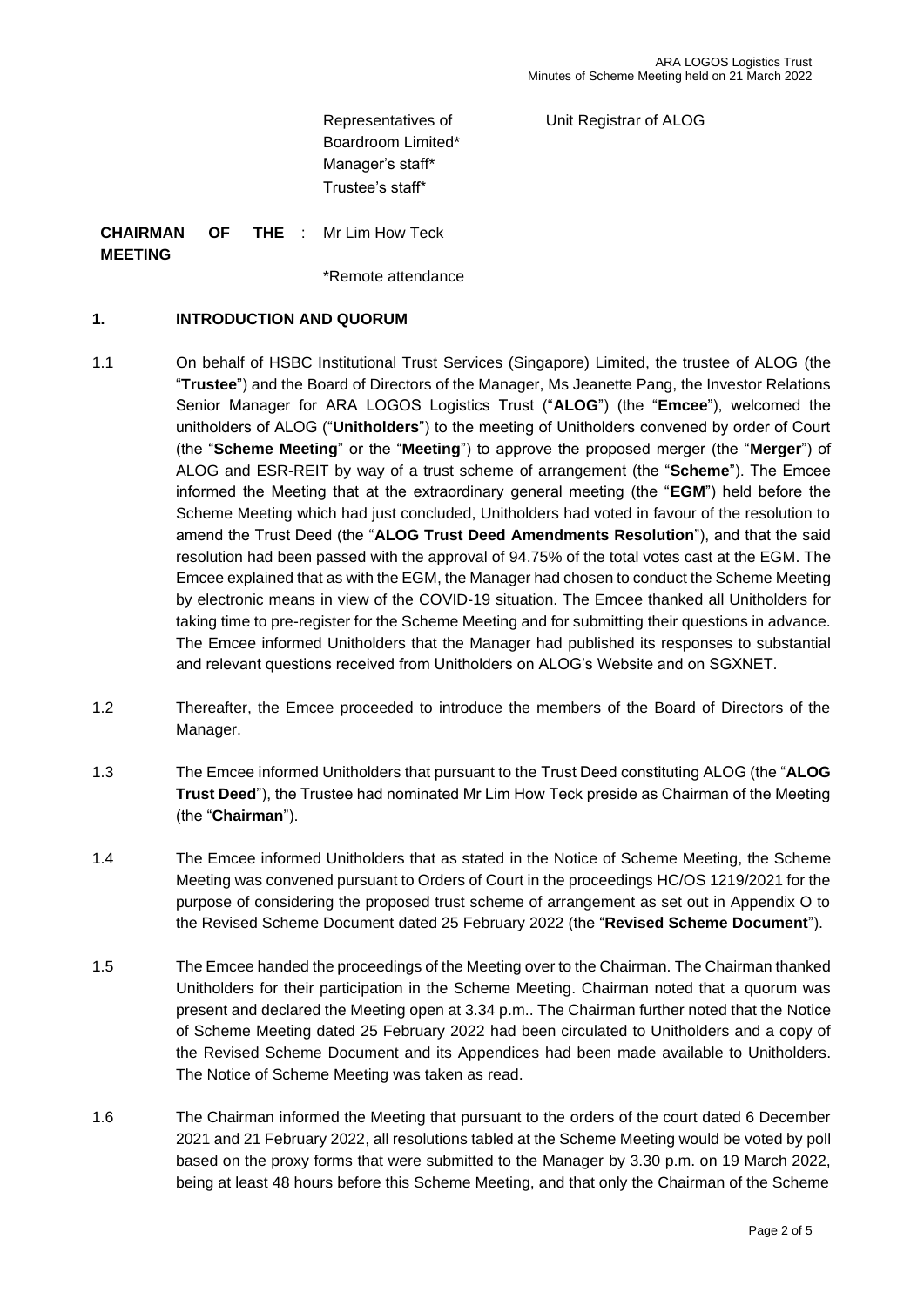Meeting be appointed as proxy. Accordingly, the Chairman of the Meeting as the sole appointed proxy for the Scheme Meeting, would be voting on Unitholders' behalf in accordance with their specified voting instructions on the Scheme Resolution. The Chairman further informed that Trusted Services Pte. Ltd. had been appointed as Polling Agent to receive and tabulate the proxy forms submitted by Unitholders. The validity of the proxies submitted by the Unitholders by the submission deadline of 3.30 p.m. on 19 March 2022 had been reviewed and the votes of all such valid proxies had been counted and verified by the scrutineer, RHT Governance, Risk & Compliance (Singapore) Pte. Ltd. ("**RHT**"). Pursuant to Paragraph 24A of the ALOG Trust Deed (as amended by the ALOG Trust Deed Amendments Resolution of that day), the Scheme Resolution could only be passed by a majority in number of Unitholders representing at least 75% in value of the Units held by Unitholders who cast their votes for and against the Scheme Resolution.

## **2. VOTING OF THE SCHEME RESOLUTION**

- 2.1 The Chairman explained that the proposed Scheme Resolution was to seek the approval of a majority in number of Unitholders representing at least three-fourths (75%) in value of the ALOG Units held by Unitholders present and voting either in person or by proxy at the Scheme Meeting for the Scheme Resolution.
- 2.2 The Chairman further explained that the Scheme aimed to give effect to the trust scheme of arrangement by which all of the ALOG Units were to be transferred to the ESR-REIT Trustee substantially on the terms and conditions set out in the Implementation Agreement dated 15 October 2021, as amended by the supplemental letter thereto dated 22 January 2022.
- 2.3 Chairman further informed Unitholders to note that the following persons (or parties) had abstained from voting on the Scheme Resolution, and that any votes cast by such persons (or parties) would be disregarded:
	- (a) the ESR-REIT Manager, its concert parties as well as the common substantial ESR-REIT Unitholders and ALOG Unitholders which hold 5% or more of the interests in both ESR-REIT and ALOG;
	- (b) ARA Asset Management Limited, LOGOS Property Group Limited and their subsidiaries (which includes LOGOS Units No. 1 Ltd), and the spouse of Mr Stephen George Hawkins, (through which, Mr Hawkins, as a director of the Manager, had a deemed interest in ALOG Units), in view of the Proposed ARA Acquisition as defined in the Revised Scheme Document;
	- (c) the Manager, pursuant to Rule 748(5) of the Listing Manual of the Singapore Exchange Securities Trading Limited ("**SGX-ST**"); and
	- (d) Mr Stephen George Hawkins and Ms Low Poh Choo, who are presently directors of the Manager, given the irreconcilable conflicts of interest faced by way of their roles in the LOGOS Group and the ARA Group respectively in addition to their roles as Non-Executive Directors of the Manager, pursuant to the Securities Industrial Council's Ruling.
- 2.4 The Chairman explained that the text of the Scheme was set out in Appendix O to the Revised Scheme Document dated 25 February 2022.
- 2.5 Accordingly, the Chairman proposed the Scheme Resolution as set out in the Notice of Scheme Meeting and put the motion to be tabled for voting. He cast his votes in accordance with voting instructions received.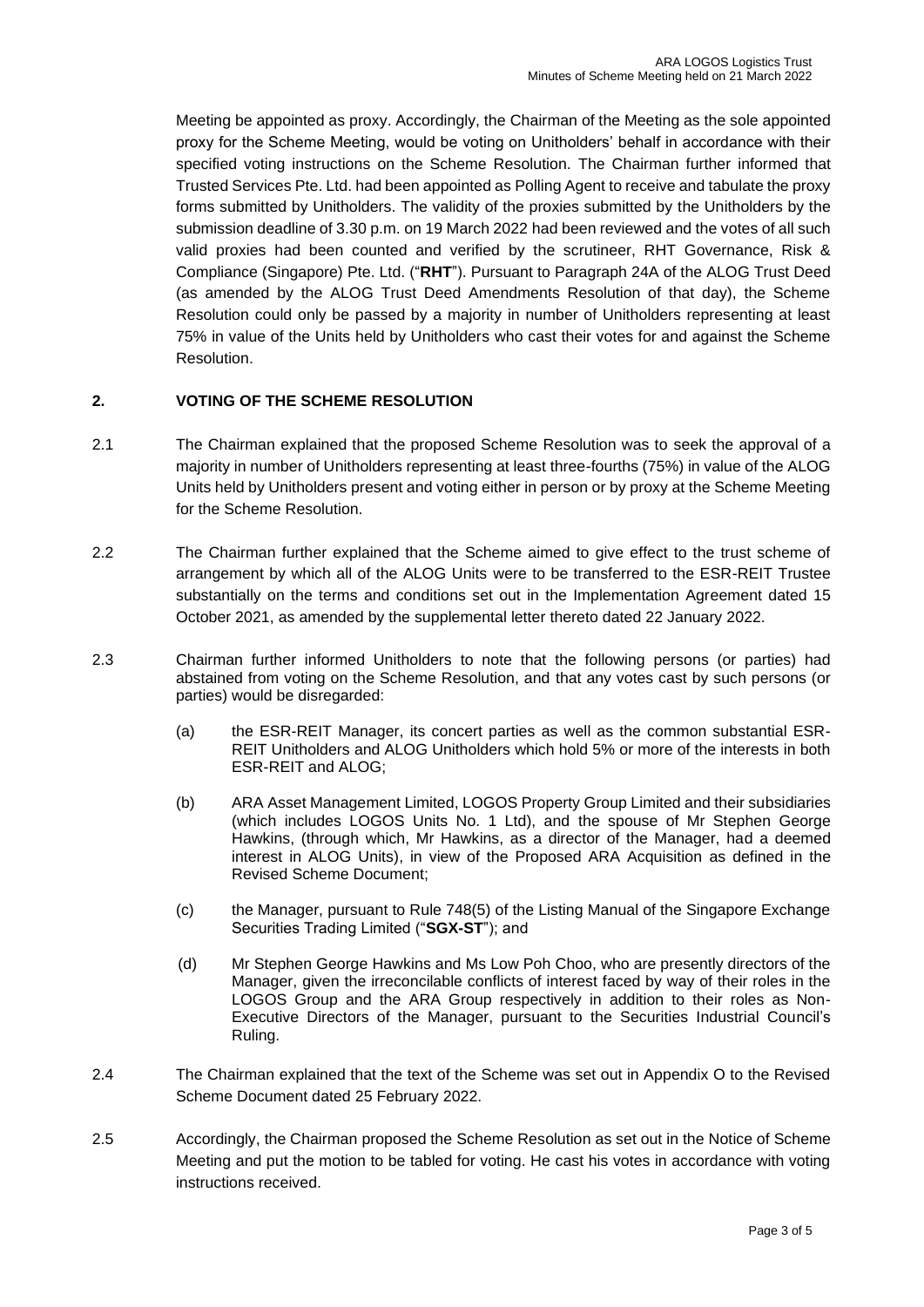| 2.6 | Based on the votes received, the voting results of the poll were as follows: |  |
|-----|------------------------------------------------------------------------------|--|
|     |                                                                              |  |

|            |     |        | Unitholders present and voting by proxy |                |
|------------|-----|--------|-----------------------------------------|----------------|
|            |     |        | <b>Number</b>                           | Percentage (%) |
| For        | the | Scheme | 510                                     | 62.89          |
| Resolution |     |        |                                         |                |
| Against    | the | Scheme | 301                                     | 37.11          |
| Resolution |     |        |                                         |                |
|            |     | Total  | 811                                     | 100.00         |

|            |     |        | Units represented by votes by proxy |                |
|------------|-----|--------|-------------------------------------|----------------|
|            |     |        | <b>Number</b>                       | Percentage (%) |
| For        | the | Scheme | 494,082,860                         | 92.46          |
| Resolution |     |        |                                     |                |
| Against    | the | Scheme | 40,282,466                          | 7.54           |
| Resolution |     |        |                                     |                |
|            |     | Total  | 534,365,326                         | 100.00         |

Note: the above polling results had been verified by the scrutineer, RHT prior to the Meeting.

2.7 Based on the results of the poll, Chairman declared the motion carried. It was resolved:

#### **THE SCHEME RESOLUTION**

That:

- (a) subject to and contingent upon the passing of the ALOG Trust Deed Amendments Resolution at the Extraordinary General Meeting, the trust scheme of arrangement dated 25 February 2022 proposed to be made in accordance with the ALOG Trust Deed (as amended pursuant to the ALOG Trust Deed Amendments Resolution at the Extraordinary General Meeting) and in compliance with the Code, between (i) the Manager, (ii) the Trustee, (iii) ALOG Unitholders, (iv) the ESR-REIT Manager and (v) the ESR-REIT Trustee, a copy of which has been circulated with the Notice convening this Scheme Meeting, be and is hereby approved; and
- (b) the Manager and the Trustee be and are hereby severally authorised to complete and do all such acts and things (including executing all such documents as may be required) as the Manager and/or the Trustee may consider expedient or necessary or in the interests of ALOG to give effect to the Scheme."

#### **CONCLUSION**

There being no other business, the Chairman declared the Scheme Meeting closed at 3.45 p.m..

On behalf of the Board, the Chairman thanked all Unitholders for their attendance and support.